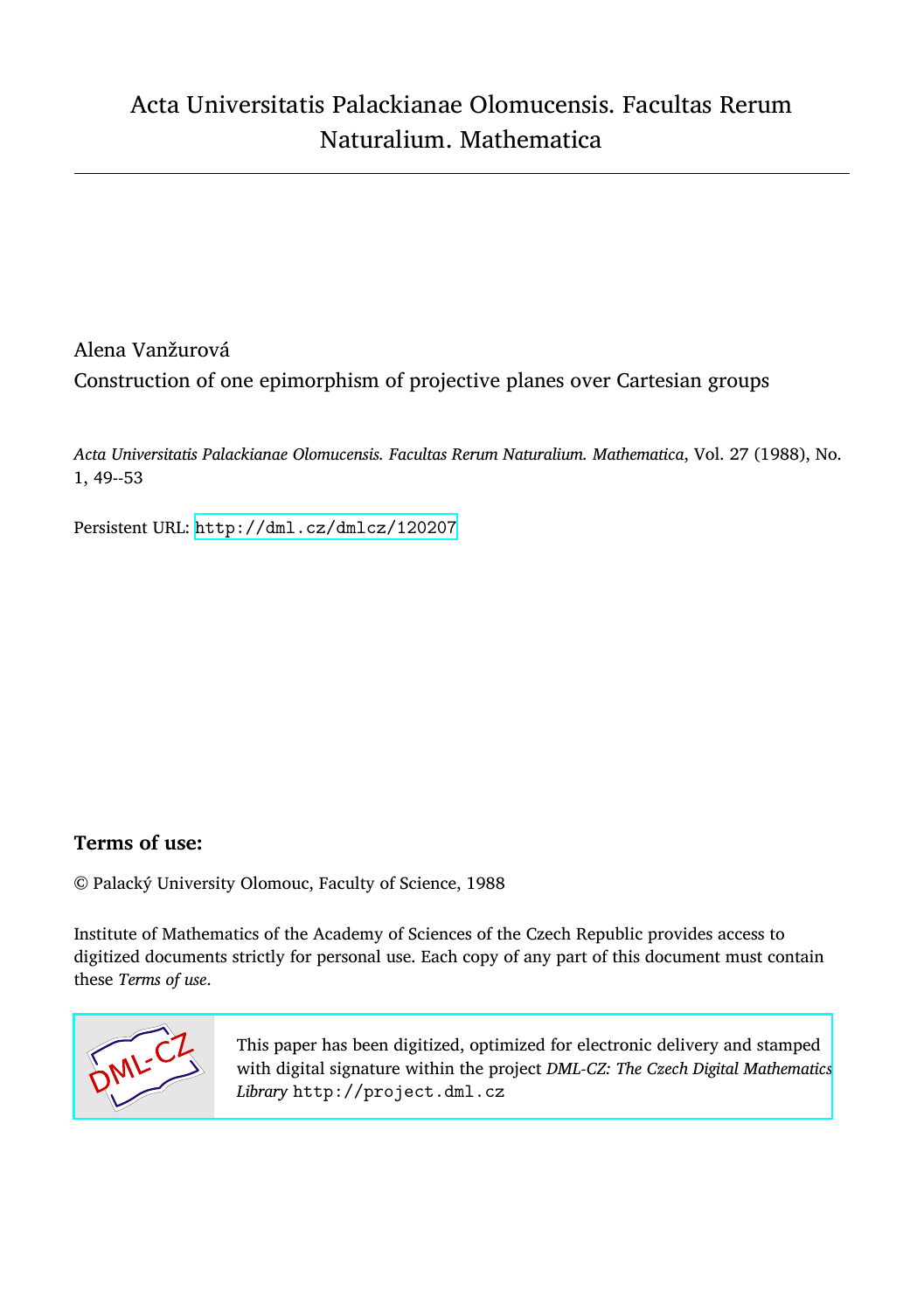## **ACTA UNIVERSITATIS PALACKIANAE OLOMUCENSIS FACU**L**TAS RERUM NA**T**URALIUM 1988 MATHEMA**T**ICA XXVII VO**L**. 91**

Katedra algebry a geometrie přírodovědecké fakulty Univerzity Palackého v Olomouci Vedoucí katedry: Doc.RNDr. Jiří Rachůnek, CSc.

## CONSTRUCTION OF ONE EPIMORPHISM OF PROJECTIVE PLANES OVER CARTESIAN GROUPS

#### ALENA VANŽUROVÁ

(Received March 15, 1987)

In this paper we shall construct a non-trivial example of an epimorphism for projective planes of a very general type.

In  $\lceil 3 \rceil$ , generalized formal Laurent series were investigated. It was proved that a set of all Laurent series with coefficients in a given commutative Cartesian group T and exponents in an ordered loop L endowed with suitable addition and multiplication is again a commutative Cartesian group. We shall show here that there is a place of D(T,L) onto an original Cartesian group T. According to the general theory, this place induces an epimorphism of corresponding non-desarquesian planes over Cartesian groups.

Let T be a Cartesian group with commutative addition. Let  $(L, \leq)$  be an ordered loop with unit element denoted by e. Let us recall that D(T,L) consists of all mappings f:L → T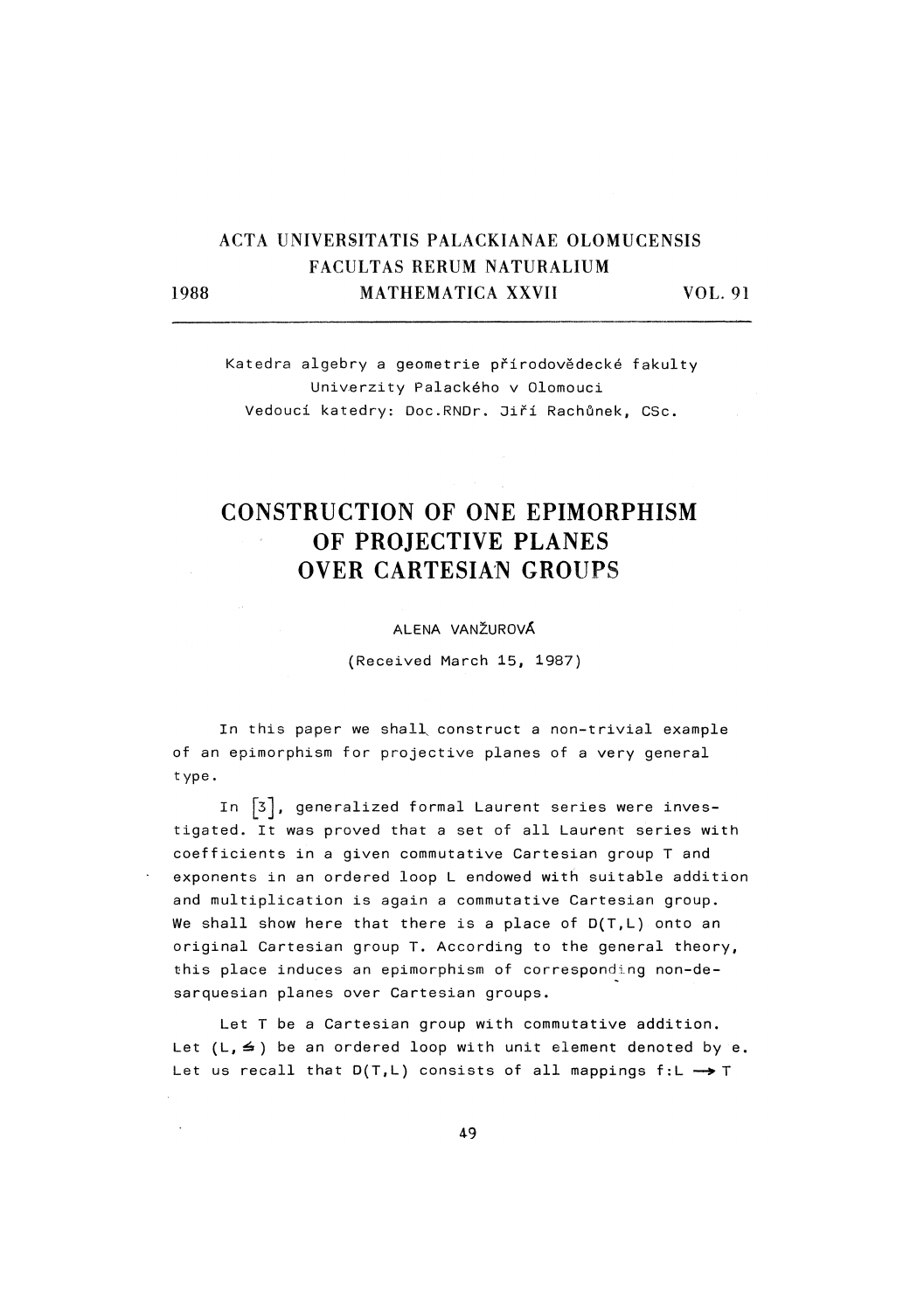with support spt(f) well ordered by the linear ordering  $\leq$  of L. This set forms a commutative Cartesian group provided we define

$$
(f+g)(x) = f(x) + g(x),
$$
  
 $(f.g)(x) = \sum_{y+z=x} f(y).g(z)$ 

for all x∈L. Now let us define a mapping  $\varphi: D(T,L) \rightarrow T \cup {\infty}$ where  $\infty \notin T$ , in the following way:

$$
\varphi(f) = f(e) \text{ if } f(x) = 0 \text{ for all } x < e, x \in L,
$$
\n
$$
\varphi(f) = \infty \text{ if there exists } x_0 < e, x_0 \in L \text{ with } f(x_0) \neq 0.
$$

Proposition. The mapping  $\varphi$  is a place  $^1)$  of commutative Cartesian groups.

Proof. Let.  $\varphi(f) \neq \infty$  ,  $\varphi(g) \neq \infty$  . Then  $f(x) = g(x) =$ = 0 for all  $x < e$ . Thus (f-g)(x) = 0 for all  $x < e$ . Hence  $\phi$  (f-g)  $\neq \infty$  . This gives  $\phi$  (f-g) = (f-g)(0) = f(0) - g(0) = =  $\varphi(f)$  -  $\varphi(g)$ . Since  $(f,g)(x)$  =  $\sum_{f^{-1} = x} f(f) \cdot g(f) = 0$  for every  $x \le e$ , it must be  $\varphi(f.g) \neq \infty$  . A simple computation shows that  $\varphi$  (f.g) =  $\varphi$ (f).  $\varphi$ (g).

- $1)$ A place of a Cartesian group  $T$  onto a Cartesian group  $\overline{T}$ is a mapping  $\varphi:\Gamma \to \overline{\Gamma} \cup \{\infty\}$ ,  $\infty \notin \overline{\Gamma}$ , such that
	- (1) If  $\varphi(f)$ ,  $\varphi(g) \neq \infty$  then  $\varphi(f-g) = \varphi(f) \varphi(g)$ ,  $\phi(f,g) = \phi(f) \cdot \phi(g)$ .
	- If  $\varphi(f) \neq 0$  and  $\varphi(g) = \infty$  then  $\varphi(f,g) = \varphi(g,f) =$  $(2)$  $= 00$ .
	- If  $\varphi$  (-f.g+h.g)  $\neq \infty$  and  $\varphi$  (g) =  $\infty$  then  $\varphi$ (f) =  $(3)$  $= \varphi(h).$
	- (4) If  $\varphi$  (f.g-f.k)  $\neq \infty$  and  $\varphi$ (f) =  $\infty$  then  $\varphi$ (g) = =  $\varphi(k)$ .
	- (5) If h.g+f.k = f.g and  $\varphi(f) = \varphi(g) = \varphi(h.g) =$ =  $\phi$ (f.k) =  $\infty$  then either  $\phi$ (h) =  $\infty$  or  $\phi$  (k) =  $\infty$ .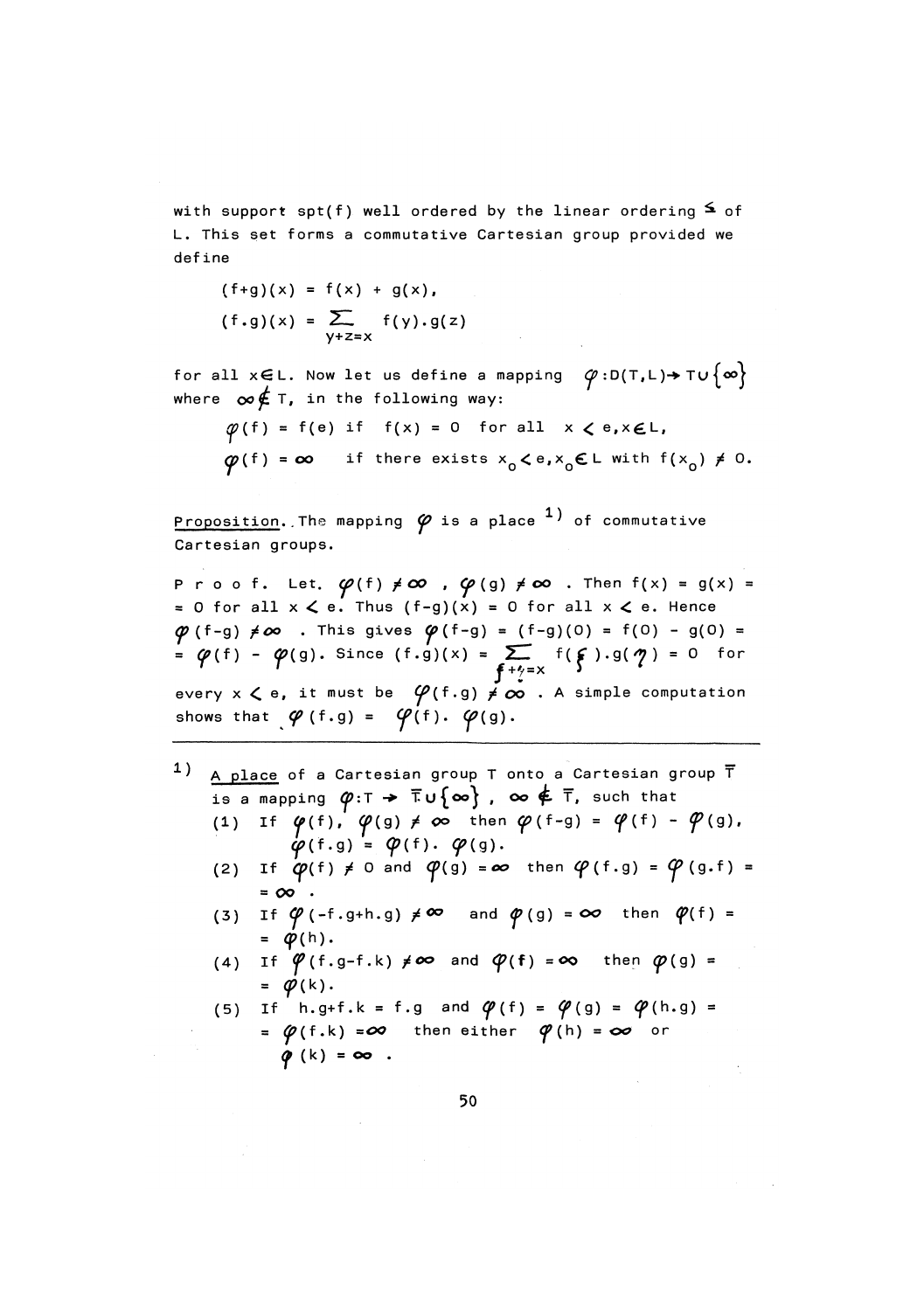Now suppose  $\varphi(f) \neq 0$ ,  $\varphi(g) = \infty$  . Denote  $x_1 = \min$ spt(f) and  $x_2$  = min spt(g). In our case,  $x_1 \le e$ ,  $x_2 \le e$ . Since min spt(f.g) = min spt(f) + min spt(g) =  $x_1 + x_2 \le e$ and similarly for g.f, we obtain  $\varphi(f,g) = \varphi(g,f) = \infty$ .

Assume  $\varphi$ (-f.g+h.g)  $\neq \infty$  and  $\varphi$ (g) =  $\infty$  . Let  $x_1$  and  $x_2$  be as above. Then  $x_2 < e$ . First let  $\varphi(f) = \infty$  . We have  $x_1$   $\checkmark$  e and  $x_1 + x_2$   $\checkmark$  e because of  $\varphi$  (f.g) =  $\infty$  . Further,  $0 = (-f.g+h.g)(x_1 + x_2) = -f(x_1).g(x_2) + \sum h(f).g(\gamma)$ , where  $\leq \sum_{x_1, \text{ and } \varphi(h) = \infty}^{\infty} \sum_{n=1}^{\infty} \frac{1}{n} \sum_{n=1}^{\infty} \frac{1}{n} \sum_{n=1}^{\infty} \frac{1}{n} \sum_{n=1}^{\infty} \frac{1}{n} \sum_{n=1}^{\infty} \frac{1}{n} \sum_{n=1}^{\infty} \frac{1}{n} \sum_{n=1}^{\infty} \frac{1}{n} \sum_{n=1}^{\infty} \frac{1}{n} \sum_{n=1}^{\infty} \frac{1}{n} \sum_{n=1}^{\infty} \frac{1}{n}$ =  $\infty$  . Consequently,  $\varphi(f)$  =  $\infty$  if and only if  $\varphi(h)$  =  $\infty$  . Now assume  $\varphi(f) \neq \infty$ . If  $\varphi(f) = f(e) \neq 0$ , that is,  $x_1 = e$ , then 0 =  $(-f. g+h. g)(x_2) = -f(e). g(x_2) + h(e). g(x_2)$ , where  $\oint + \eta = x_2$ ,  $\oint \leq e$  and  $x_2 \leq \eta$ . From  $g(x_2) \neq 0$  it follows  $f(e) = h(e) = 0$ ,  $\varphi(f) = \varphi(h)$ . Thus the equality holds in both cases.

Let h.g+f.k = f.g and let  $\varphi(f) = \varphi(g) = \varphi(h.g) =$ =  $\varphi$ (f.k) =  $\infty$  . Let  $x_1$  and  $x_2$  be as above and  $x_3$  = min spt(h),  $x_4$  = min spt(k). It holds min( $x_3+x_2$ ,  $x_1+x_4$ )  $\leq x_1+x_2$ . Let us suppose that  $e \leq x_3$  and  $e \leq x_4$ . Then the unequalities  $x_1$   $\leq e \leq x_2$  and  $x_2$   $\leq e \leq x_4$  imply  $x_1 + x_2 \leq x_3 + x_2$ ,  $x_1 + x_2 \leq x_1 + x_4$ . This gives  $x_1 + x_2$   $\lt$  min  $(x_3 + x_2, x_1 + x_4)$ , a contradiction. Hence either  $x_3 < e$  or  $x_4 < e$ , that is, either  $\varphi(h) = \infty$ or  $\varphi(k) = \infty$  . This proves that  $\varphi$  is a place of commutative Cartesian groups.

Corollary. Let T be a commutative Cartesian group but not a skew-field. Then  $\varphi$  induces an epimorphism of the corresponding non-desarguesian plane over D(T,L) onto the non-desarguesian projective plane over T.

Remark. Let T be a (non-associative) ring without divisors of zero. Then  $D(T, L)$  is a ring with the same properties and the above mapping  $\varphi$  is a place of a ring D(T,L) to T. Moreover, a function  $V:D(T,L)-\{0\} \rightarrow L$  given by

51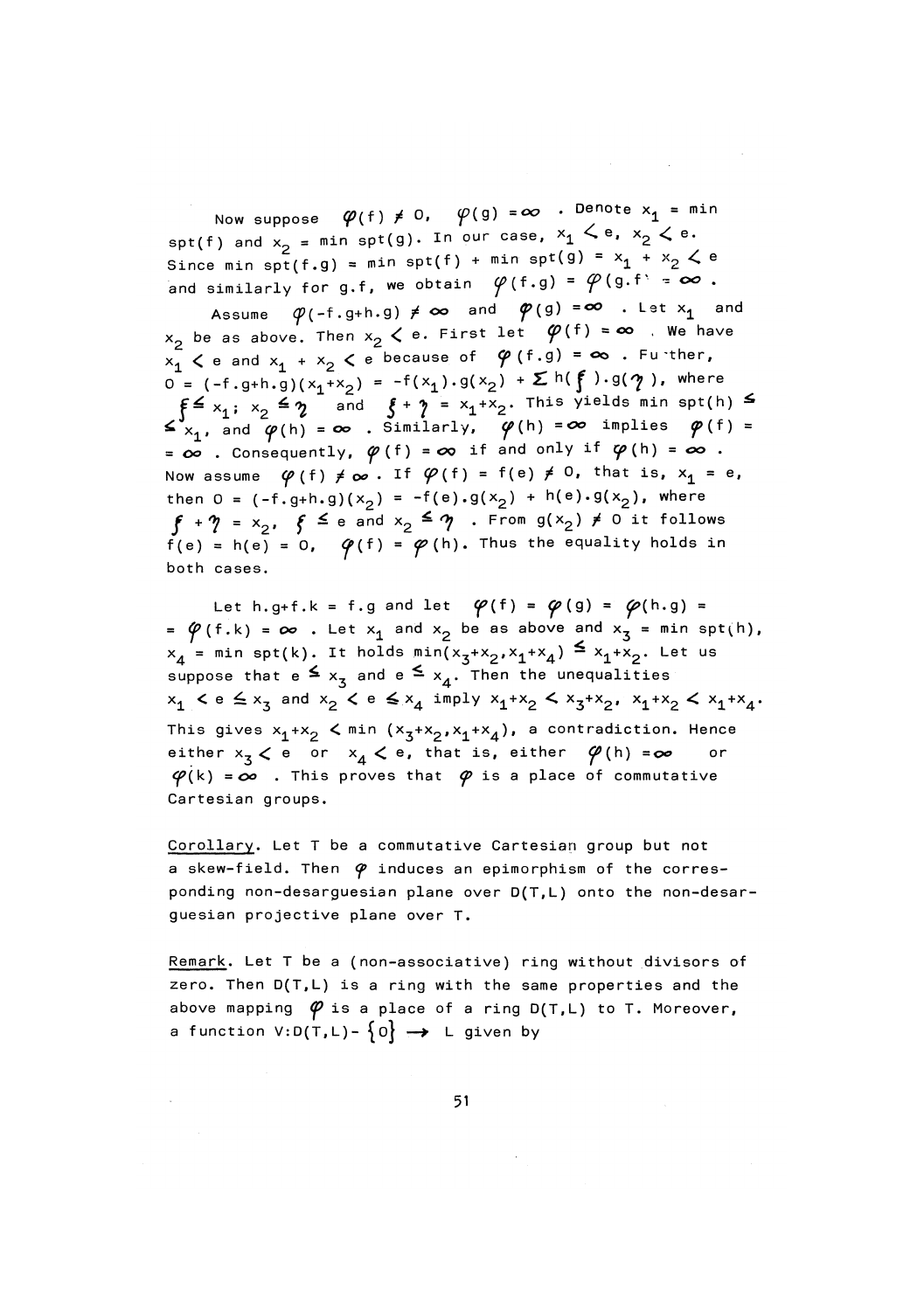$V(f) = min$  spt(f)

is a valuation on  $D(T,L)$  with a value loop  $L$ .

#### REFERENCES

| $\begin{bmatrix} 1 \end{bmatrix}$ V a n ž u r o v á, A : Homomorphisms of projective |  |
|--------------------------------------------------------------------------------------|--|
| planes over quasifields and nearfields, Acta Univ. Palac.                            |  |
| Olomucensis, fac.rer.nat. 69 (1981), 35-40.                                          |  |

|                        |  | $\lfloor 2 \rfloor$ V a n ž u r o v á, A.: Places of alternative fields, |  |
|------------------------|--|--------------------------------------------------------------------------|--|
| AUPO 69 (1981), 41-46. |  |                                                                          |  |

**U** / a n ž u r o v á, A.: On generalized formal power<br>Esting a AUPO – to annear series, AUPO, to appear.

### KONSTRUKCE JEDNOHO EPIMORFTSMU PROJEKTIVNÍCH ROVIN NAD KARTÉZSKÝMI GRUPAMI

#### Souhrn

V článku je použito komutativní kartézské grupy formálních mocninných (Laurentových) řad s koeficienty v libovolné komutativní kartézské grupě a exponenty v uspořádané lupě ke konstrukci netriviálních epimorfismů projektivních rovin velmi obecného typu.